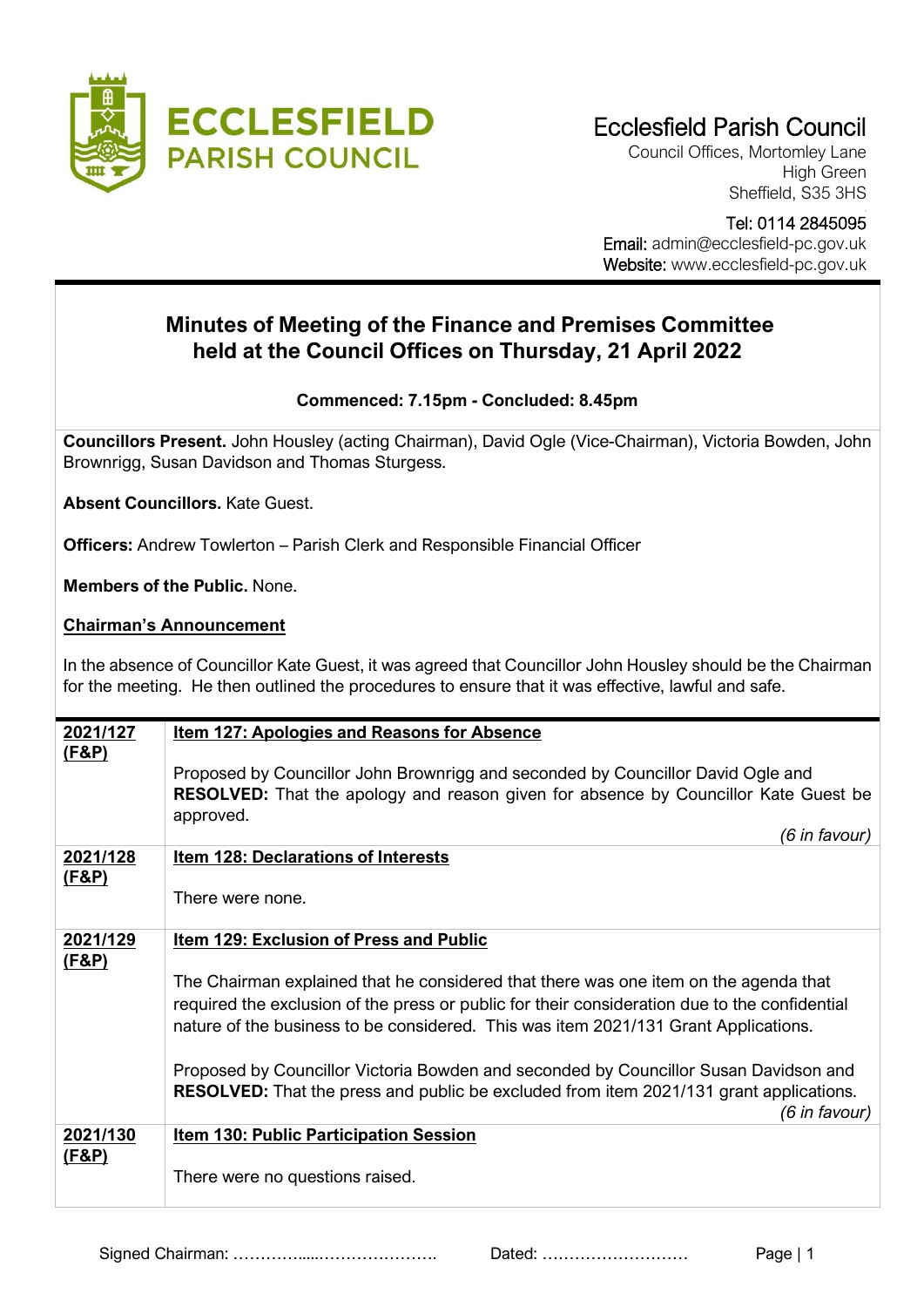| 2021/131         | <b>Item 131: Grant Applications</b>                                                                                                                                                                                                                                                                                                                                                                                                                                                                                                                                                                                     |
|------------------|-------------------------------------------------------------------------------------------------------------------------------------------------------------------------------------------------------------------------------------------------------------------------------------------------------------------------------------------------------------------------------------------------------------------------------------------------------------------------------------------------------------------------------------------------------------------------------------------------------------------------|
| <u>(F&amp;P)</u> |                                                                                                                                                                                                                                                                                                                                                                                                                                                                                                                                                                                                                         |
|                  | The Council has received the following application:                                                                                                                                                                                                                                                                                                                                                                                                                                                                                                                                                                     |
|                  | <b>Ward Based Grants</b>                                                                                                                                                                                                                                                                                                                                                                                                                                                                                                                                                                                                |
|                  | <b>Friends of Windmill Hill</b>                                                                                                                                                                                                                                                                                                                                                                                                                                                                                                                                                                                         |
|                  | This was then considered by the Committee.                                                                                                                                                                                                                                                                                                                                                                                                                                                                                                                                                                              |
|                  | Proposed by Councillor Susan Davidson and seconded by Councillor David Ogle and<br>RESOLVED: That it is recommended to Council that Friends of Windmill Hill be granted an<br>award of £2,500 for improvements to Windmill Hall infant and primary school playgrounds<br>from the COVID Recovery Fund.                                                                                                                                                                                                                                                                                                                  |
|                  | (6 in favour)                                                                                                                                                                                                                                                                                                                                                                                                                                                                                                                                                                                                           |
|                  | The Clerk also reported that the grant application from The Unity Project (SY) had been<br>withdrawn for a variety of reasons. The Project had invited councillors and officers to visit<br>their Ecclesfield offices to see and hear about their activities.                                                                                                                                                                                                                                                                                                                                                           |
| 2021/132         | <b>Item 132: Policies for Consideration</b>                                                                                                                                                                                                                                                                                                                                                                                                                                                                                                                                                                             |
| (F&P)            | COVID support and Recovery Fund Guidelines and Criteria                                                                                                                                                                                                                                                                                                                                                                                                                                                                                                                                                                 |
|                  |                                                                                                                                                                                                                                                                                                                                                                                                                                                                                                                                                                                                                         |
|                  | This was considered, and various amendments considered and agreed.                                                                                                                                                                                                                                                                                                                                                                                                                                                                                                                                                      |
|                  | Proposed by Councillor Susan Davidson and seconded by Councillor John Brownrigg and<br><b>RESOLVED:</b> That, subject to the agreed amendments being made, the COVID support and<br>Recovery Fund Guidelines and Criteria 2022/23 be recommended to Council for approval.<br>(6 in favour)                                                                                                                                                                                                                                                                                                                              |
| 2021/133         | <b>Item 133: Internal Audit/Control</b>                                                                                                                                                                                                                                                                                                                                                                                                                                                                                                                                                                                 |
| <u>(F&amp;P)</u> | The Clerk gave an update.                                                                                                                                                                                                                                                                                                                                                                                                                                                                                                                                                                                               |
|                  | <b>Interim Internal Audit</b>                                                                                                                                                                                                                                                                                                                                                                                                                                                                                                                                                                                           |
|                  | The Clerk explained that the draft report following the independent audit of the Council's<br>financial systems and controls was expected soon.                                                                                                                                                                                                                                                                                                                                                                                                                                                                         |
|                  | Annual Governance and Accountability Return (AGAR) and the Year End procedure<br>for the financial year 2021/2022.                                                                                                                                                                                                                                                                                                                                                                                                                                                                                                      |
|                  | The Clerk outlined the process to complete the Annual Governance and Accountability Return<br>(AGAR) for the financial year 2021/2022. He confirmed that the deadline submission date is<br>the 1 July 2022.                                                                                                                                                                                                                                                                                                                                                                                                            |
| 2021/134         | <b>Item 134: Alan Greaves Fund</b>                                                                                                                                                                                                                                                                                                                                                                                                                                                                                                                                                                                      |
| <u>(F&amp;P)</u> | A detailed discussion took place on the indicative project developed by Councillor David Ogle<br>aimed at addressing crime and anti-social behaviour, which could potentially be funded via<br>the Alan Greaves Fund. The general view was that as an initial idea it was not without merit.<br>It was agreed that the proposal should be circulated to all Councillors and they be requested<br>to consider it and send their constructive comments to Councillor David Ogle and/or the Clerk<br>in time for the next meeting of the Finance and Premises Committee. The proposal would<br>then be considered further. |